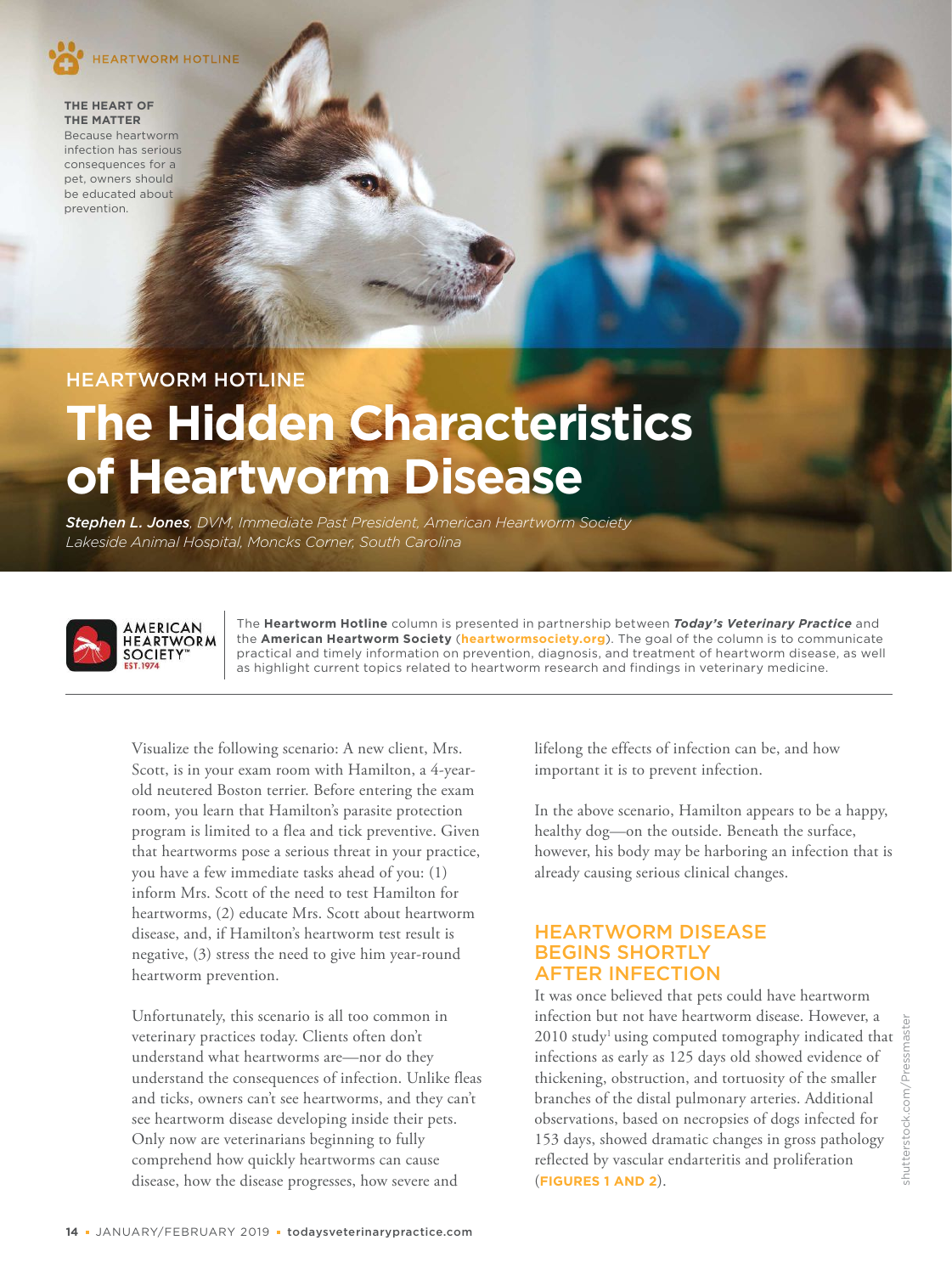These conclusions become more meaningful when we understand that it takes young adult heartworms 67 to 125 days to reach the pulmonary arteries. This would imply that the heartworms that caused the pathology shown in **FIGURE 2** had been in the pulmonary arteries for less than 3 months, which is too early for an antigen test to detect the infection. Given these findings, we can assume that by the time we are able to make a diagnosis, heartworm-infected pets will already have disease.

#### HEARTWORM DISEASE IS PROGRESSIVE

By 180 to 210 days of age, heartworms grow to 10 to



**FIGURE 1.** Normal distal pulmonary artery.



**FIGURE 2.** Distal pulmonary artery with 3 worms, 153 days after infection.



**FIGURE 3.** Right main pulmonary artery with significant endothelial proliferation and fibrosis due to heartworm infection.

12 inches in length and occupy the larger, more proximal pulmonary arteries, again causing endarteritis and villous proliferation. If left untreated, the arterial walls develop smooth muscle thickening and fibrosis (**FIGURE 3**), the smaller capillaries and arterioles become obstructed, and perivascular inflammation ensues. These changes are compounded in infections with large numbers of worms and continue to progress as long as live heartworms remain.

#### HEARTWORM DISEASE IS LIFELONG

While heartworms can live 5 to 7 years, they can also die as young adults or at any age in between. This is another complicating factor that affects the progression of heartworm disease. As adult worms die, the dead worms are forced into the distal pulmonary arteries, causing thrombosis and obstruction (**FIGURE 4**). Unfortunately, dead worms don't simply decompose; they can leave behind chronic obstructive disease along with associated perivascular, peribronchiolar, and alveolar disease (**FIGURE 5**). The longer heartworm infection persists, the more likely it is for clinical disease to result.



**FIGURE 4.** Crumpled heartworm and thrombosis in a distal pulmonary artery.



**FIGURE 5.** Dilated distal pulmonary artery with mummified adult worm remnants causing permanent obstruction of blood flow.